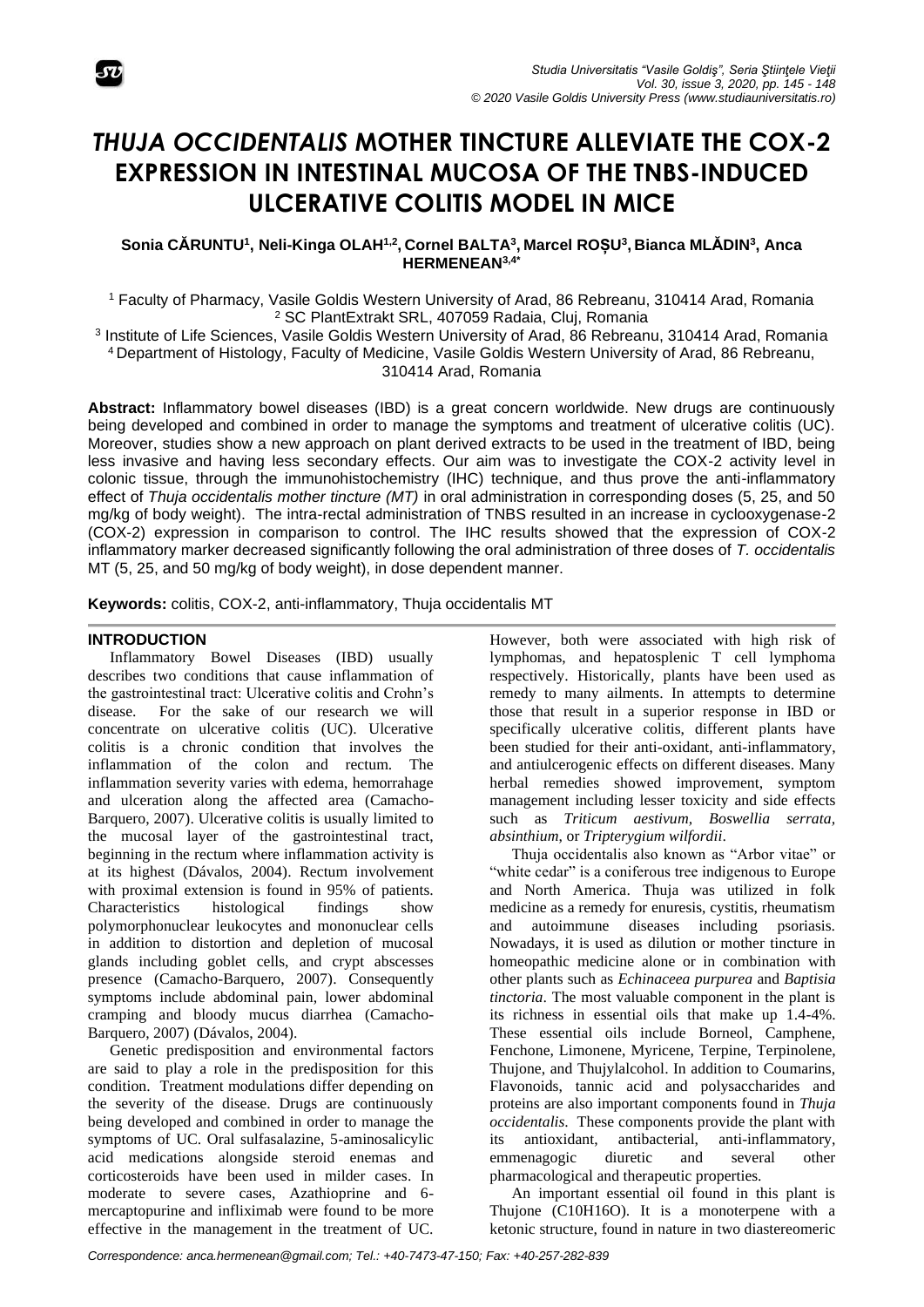(epimeric) forms: (−)-α-thujone and (+)-β-thujone. Its concentration depends on the extraction method used. In this study distillation based techniques were used to produce a mother tincture. MT was used to assess both its in vitro and in vivo antioxidant and antiinflammatory by measuring the COX-2 activity and to validating it as a potential phyto-therapeutic treatment for IBD.

#### **MATERIALS AND METHODS** *Thuja Occidentalis* **Mother Tincture Preparation and Characterisation**

The method of obtaining and characterizing the components of Thuja extract were shown in our previous work (Stan et al, 2019).

## **Animals and Experimental Method**

The project was authorized according to emergency order (OG) no. 42/2004 (the National Sanitary Veterinary and Food Safety Authority (ANSVSA) authorization no. 001/12.08.2016). The experiment took place at Western University Vasile Goldis, Arad. Animals used in this experiment were raised in the animal facility of the university. The experiment was conducted on CD1 adult male mice weighing between 25 and 30 g. Colitis was induced using intra-rectal administration of 1 mg of 2,4,6-trinitrobenzene sulfonic acid (TNBS) dissolved in 0.1 mL of 50% ethano. Before surgical interventions the food was withdrawn a day prior and surgical intervention was performed according to the International Ethical Guidelines for Animal Care. 100 mice were selected for the purpose of this study. The mice were divided into 5 groups. Based on previous published reports three different does of *T. occidentalis* MT were selected 5, 25, and 50 mg MT/kg of body weight for this experiment. (Stan, 2019).

| <b>Groups</b> | Type                                         | Day 1                                   | Over 7 days                                                                      |
|---------------|----------------------------------------------|-----------------------------------------|----------------------------------------------------------------------------------|
| Group 1       | Control                                      | 70-80 ml 50% ethanol intra-<br>rectally | 300 mL 5% ethanol gavage<br>solution/day                                         |
| Group 2       | TNBS                                         | 50 mg TNBS/kg of BW intra-<br>rectally  | 5% ethanol gavage solution/day                                                   |
| Group 3       | TNBS $+ 5$ mg T. occidentalis<br>MT/kg of BW | 50 mg TNBS/kg of BW intra-<br>rectally  | 5% ethanol gavage + 5 mg dry<br>substance T. occidentalis MT/kg<br>of BW /dav    |
| Group 4       | TNBS $+25$ mg T.<br>occidentalis MT/kg of BW | 50 mg TNBS/kg of BW intra-<br>rectally  | 5% ethanol gavage + 25 mg dry<br>substance T. occidentalis MT/kg<br>BW /dav      |
| Group 5       | TNBS $+50$ mg T.<br>occidentalis MT/kg of BW | 50 mg TNBS/kg of BW intra-<br>rectally  | 5% ethanol gavage + 50 mg dry<br>substance T. occidentalis MT/kg<br>Οt<br>BW/dav |

Tissue samples were taken on day 9, for histopathological analysis, fixed in 4% formalin in Phosphate buffer in paraffin, processed by histological technique and cut to 5 µm using a Leica RM2125 RTS microtome (Leica Microsystems GmbH, Wetzlar, Germany).

#### **Immunohistochemistry**

Slides were deparaffinized in xylene for 2 times, 5 min each. Then they were transferred to 100% alcohol, for 2 times, 3 min each, and then transferred once through 95%, 70% and 50% alcohols respectively for 3 min each. Endogenous peroxidase activity was blocked by incubating sections in  $3\%$  H<sub>2</sub>O<sub>2</sub> solution in methanol at room temperature for 10 min following the rinse with PBS for 2 times, 5 minutes each. Appropriately diluted primary antibody (100 μl) was added to the sections on the slides and incubated in a humidified chamber at room temperature for 1 h. Polyclonal antibody COX-2 with dilution 1:200 (Santa Cruz, USA) was used as primary antibody. The control sections were processed by the substitution of primary antibodies with immunoglobulins for marked antibodies, used under the same conditions as primary antibodies. 100 μl DAB substrate solution (freshly

made just before use: 0.05% DAB - 0.015% H2O2 in PBS) was applied to the sections on the slides to reveal the color of antibody staining. The tissue slides were cleared in 3 times of xylene and coverslip using a mounting solution. The mounted slides can be stored at room temperature permanently. The color of the antibody staining in the tissue sections were then observed under microscopy, Olympus BX43 optical microscope and captured with the help of the Olympus XC30 digital camera and the Olympus Cell Dimension software.

#### **RESULTS AND DISCUSSIONS**

The intra-rectal administration of TNBS resulted in an increase in immune-histochemical expression of inflammation marker cyclooxygenase-2 (COX-2) compared to control (Figure 1b). Following oral administration of three doses of *T. occidentalis* MT (5, 25, and 50 mg/kg of body weight) expression of COX-2 inflammatory marker decreased significantly in dose dependent manner. Figure 1e which received 50 mg tincture/kg of body weight dose shows remarkable decrease COX-2 almost resembling the control group figure 1a.

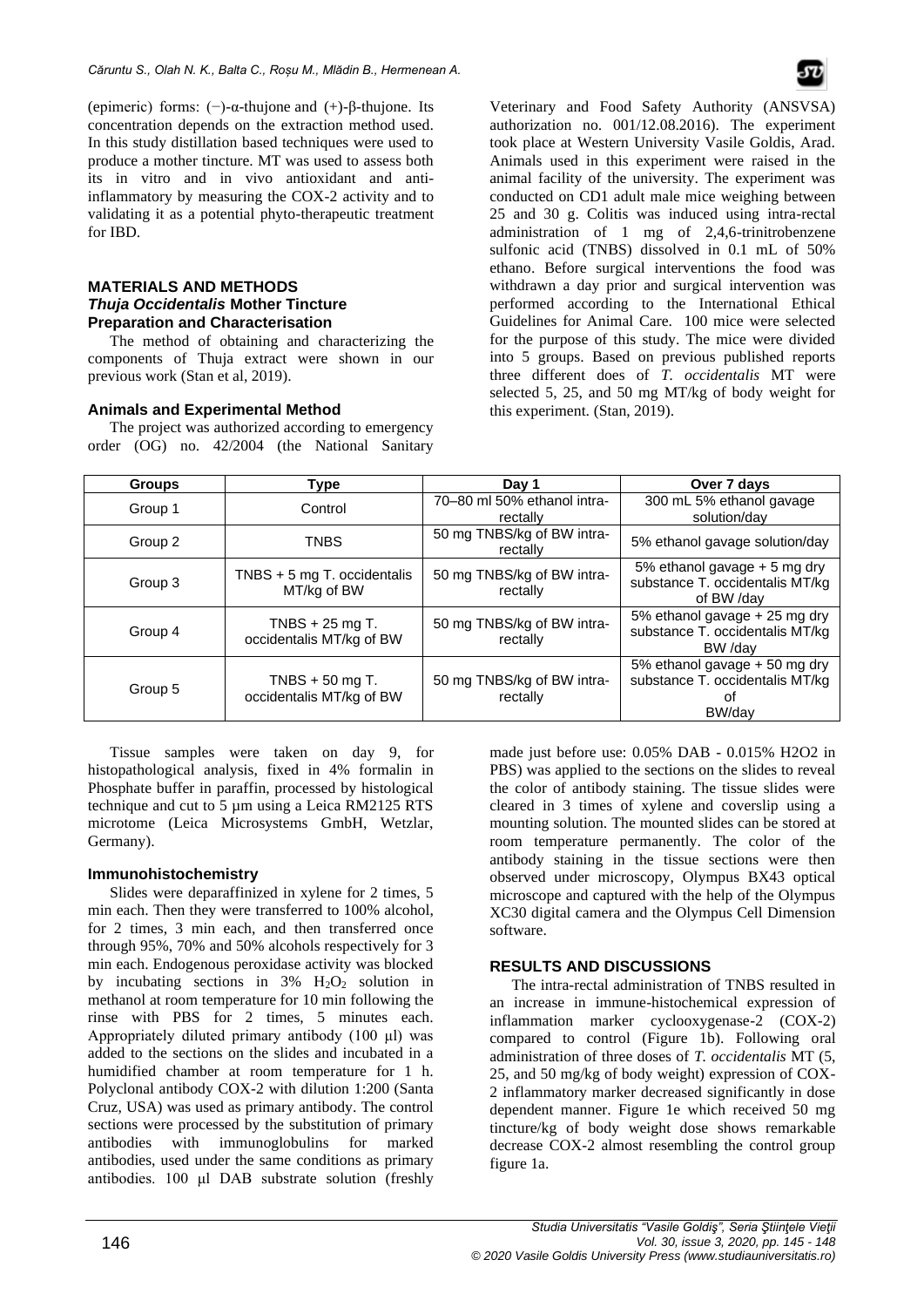

**Fig. 1.** Appearance of COX-2 inflammatory marker in intestinal mucosa in experimental groups: (a) Control; (b) TNBS; (c) TNBS + 5 mg Thuja occidentalis MT/kg of body weight; (d) TNBS + 25 mg Thuja occidentalis MT/kg of body weight; (e) TNBS + 50 mg Thuja occidentalis MT/kg of body weight.

Our results are in agreements with our previous study where we found the same pattern for Il-6 and TNF- $\alpha$  (Stan, 2019).

Extensive research has been done over the years to promote phytotherapy in treatment of a variety of diseases. Plant extracts have been used in multiple fields of medicine, nutrition and cosmetics as they demonstrate lesser side effects than traditional drugs. Traditionally, plant extracts have been used because of their anti-oxidative and anti-inflammatory properties including their ability to strengthen the immune system. The present study in addition to the previous one has been done to demonstrate the anti-oxidative and anti-inflammatory effects of *Thuja occidentalis.* in inflammatory bowel disease specifically ulcerative colitis. This study is a follow-up of a previous one which is an experimental model of colitis that was induced in CD1 mice intra-rectally using 2,4,6 trinitrobenzenesulfonic acid (TNBS) (Stan et al 2019).

This study in combination with the previous one reflects the benefits of the therapeutic properties of *T. occidentalis* MT for the treatment of ulcerative colitis. The two studies combined give a thorough in vitro and in vivo assessment of the *Thuja* plant extract and its therapeutic effects in IBD. However, further clinical research should be carried out to assess its safety, administration and side effects on humans.

Moreover, other studies have approached the natural treatment of UC through plant extracts. Youjim kim et al, 2017 have shown that Isothiocyanateenriched moringa seed extract (*Moringa oleifera* Lam.) alleviates DSS induced ulcerative colitis symptoms in mice, through its anti-inflammatory and antioxidant activities. Other extracts, as Dandelion root extract protects NCM460 colonic cells and relieves experimental mouse colitis (Ding et al, 2018), while a

Brassica extract was effective in alleviating signs of ulcerative colitis in mice (Ding et al, 2018). The therapeutic effect and mechanism of proanthocyanidins isolated from grape seed (GSPE) were investigated for their activity in the treatment of recurrent ulcerative colitis (UC) in rats (Ding et al, 2018).

Thus, natural products, in the treatment of ulcerative colitis, have been the subject of interest of many studies. In our study, the therapeutic properties of *T. occidentalis* MT were reflected clearly in oral administration of medium and high doses, which inhibited the inflammatory process induced by TNBS. This experiment can be a cornerstone for further clinical research in the formulation of a therapeutic drug for the treatment of IBD patients.

Cyclooxygenase 1 (COX-1) and cyclooxygenase 2 (COX-2) are cyclooxygenase enzymes that convert arachidonic acid to inflammatory and other physiological mediators (Agoff et al, 2000).Our results show a dose-dependent decrease of COX-2 expression in colonic tissue after TNBS-ulcerative colitis induction, being in agreement with other studies. Thus, other natural compounds as curcumin of *Curcuma longa* (Camacho-Barquero et al, 2007) and glycoprotein of *Gardenia jasminoides* (Oh &Lim, 2006) had the same pattern for COX-2 in UC experiments.

Nevertheless, we pave the way to new researches regarding *Thuja occidentalis* MT pharmacodynamic abilities, in hope that through our study we find a way to alleviate the colonic damages of ulcerative colitis.

## **REFERENCES**

Abdossi, V.; Kazemi, M. Bioactivities of Achillea millefolium essential oil and its main terpenes